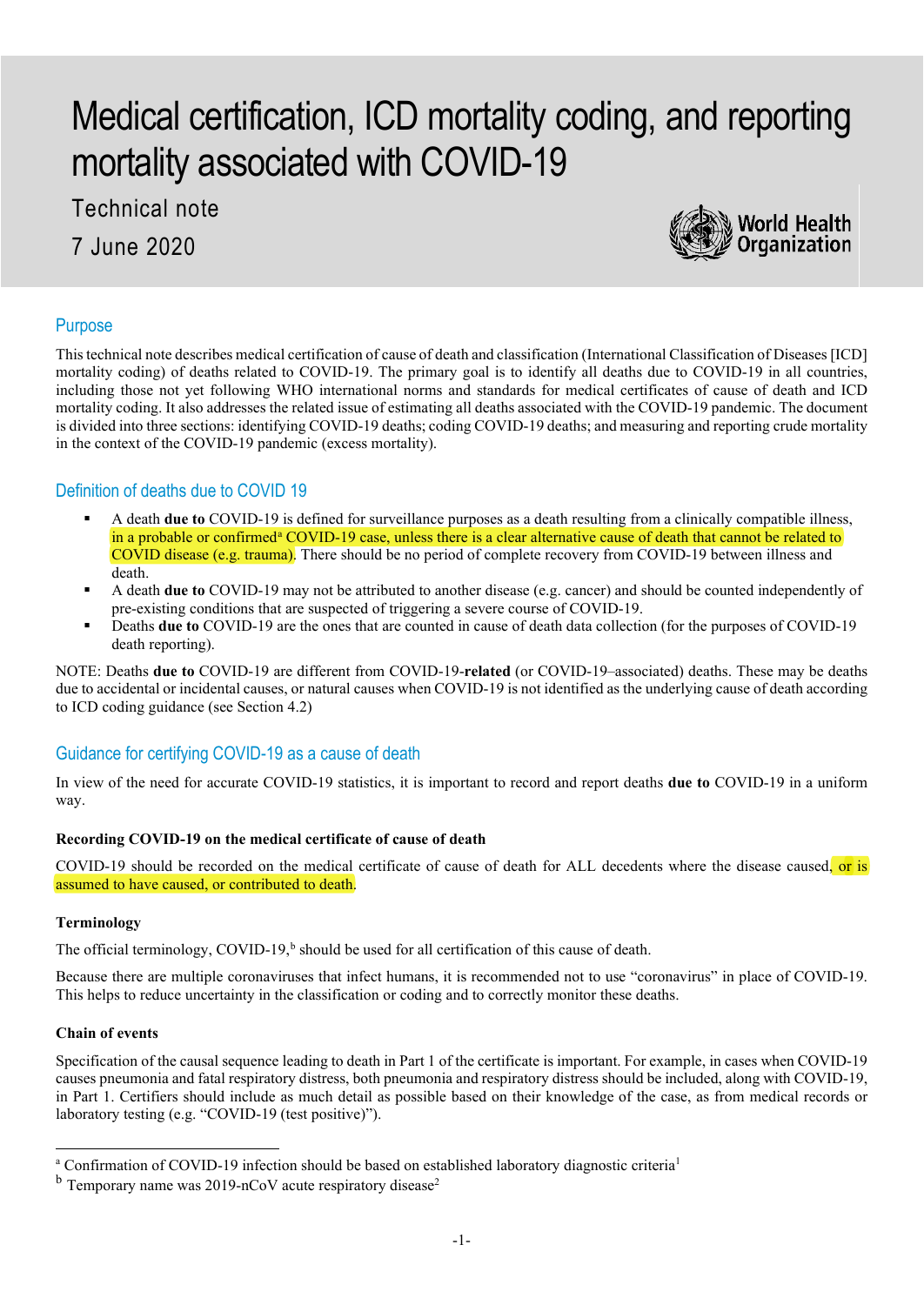*Example of how to certify the chain of events for deaths due to COVID-19 in Part 1 of the International Form of Medical Certificate of Cause of Death*

| <i>Frame A</i> : Medical data: Part 1 and 2                              |  |         |                                     |                                |                                      |  |  |  |  |
|--------------------------------------------------------------------------|--|---------|-------------------------------------|--------------------------------|--------------------------------------|--|--|--|--|
| -1<br>Report disease or condition directly<br>leading to death on line a |  |         | Cause of death                      |                                | Time interval from onset<br>to death |  |  |  |  |
|                                                                          |  | a       | Acute respiratory distress syndrome |                                | 2 days                               |  |  |  |  |
| Report chain of events in due to<br>order (if applicable)                |  | h       | Due to:<br>Pneumonia                |                                | 10 days                              |  |  |  |  |
| State the underlying cause on the<br>lowest used line                    |  | c       | Due to:<br>COVID-19 (test positive) |                                | 14 days                              |  |  |  |  |
|                                                                          |  | d       | Due to:                             |                                |                                      |  |  |  |  |
| 2 Other significant conditions contributing to death (time               |  |         |                                     | Underlying cause of death      |                                      |  |  |  |  |
| intervals can be included in brackets after the condition)               |  |         |                                     |                                |                                      |  |  |  |  |
| <b>Manner of death:</b>                                                  |  |         |                                     |                                |                                      |  |  |  |  |
| $\boxtimes$ Disease                                                      |  | П       | Assault                             | $\Box$ Could not be determined |                                      |  |  |  |  |
| $\Box$ Accident                                                          |  | $\perp$ | Legal intervention                  | $\Box$ Pending investigation   |                                      |  |  |  |  |
| Intentional self harm<br>$\Box$                                          |  | тŨ,     | War                                 | $\Box$ Unknown                 |                                      |  |  |  |  |

Note: This is a typical course with a medical certificate of cause of death that has been filled in correctly. Please remember to indicate whether the virus causing COVID-19 had been identified in the deceased.

## **Comorbidities**

There is increasing evidence that people with existing chronic conditions or compromised immune systems are at higher risk of death due to COVID-19. Chronic conditions may be non-communicable diseases, such as coronary artery disease, chronic obstructive pulmonary disease (COPD), and diabetes, or chronic communicable diseases, such as HIV (see below), or disabilities. If the decedent had existing chronic conditions such as these, they should be reported in Part 2 of the medical certificate of cause of death.

*Examples of how to certify a chain of events for deaths due to COVID 19 in Part 1 of the International Form of Medical Certificate of Cause of Death, with comorbidities reported in Part 2*

| <i>Frame A</i> : Medical data: Part 1 and 2                 |  |              |                                                                                                                   |                |                                      |  |  |  |  |
|-------------------------------------------------------------|--|--------------|-------------------------------------------------------------------------------------------------------------------|----------------|--------------------------------------|--|--|--|--|
| -1<br>Report disease or condition directly                  |  |              | Cause of death                                                                                                    |                | Time interval from onset<br>to death |  |  |  |  |
| leading to death on line a                                  |  | a            | Acute respiratory distress syndrome                                                                               |                | 2 days                               |  |  |  |  |
| Report chain of events in due to<br>order (if applicable)   |  | h            | Due to:<br>Pneumonia                                                                                              |                | 10 days                              |  |  |  |  |
| State the underlying cause on the<br>lowest used line       |  | c            | Due to:<br>Suspected COVID-19                                                                                     | 12 days        |                                      |  |  |  |  |
|                                                             |  |              |                                                                                                                   |                |                                      |  |  |  |  |
| Underlying cause of death                                   |  |              |                                                                                                                   |                |                                      |  |  |  |  |
| 2 Other significant conditions contributing to death (time) |  |              | Coronary artery disease [5 years], Type 2 diabetes [14 Years], Chronic<br>obstructive pulmonary disease [8 years] |                |                                      |  |  |  |  |
| intervals can be included in brackets after the condition)  |  |              |                                                                                                                   |                |                                      |  |  |  |  |
| Manner of death:                                            |  |              |                                                                                                                   |                |                                      |  |  |  |  |
| $\boxtimes$ Disease                                         |  | $\mathbf{1}$ | Assault                                                                                                           |                | Could not be determined              |  |  |  |  |
| $\Box$ Accident                                             |  |              | $\Box$ Legal intervention                                                                                         |                | $\Box$ Pending investigation         |  |  |  |  |
| $\Box$ Intentional self harm                                |  | П            | War                                                                                                               | $\Box$ Unknown |                                      |  |  |  |  |

Note: This is a typical course with a medical certificate of cause of death that is filled in correctly. COVID-19 cases may have comorbidities. The comorbidities are recorded in Part 2.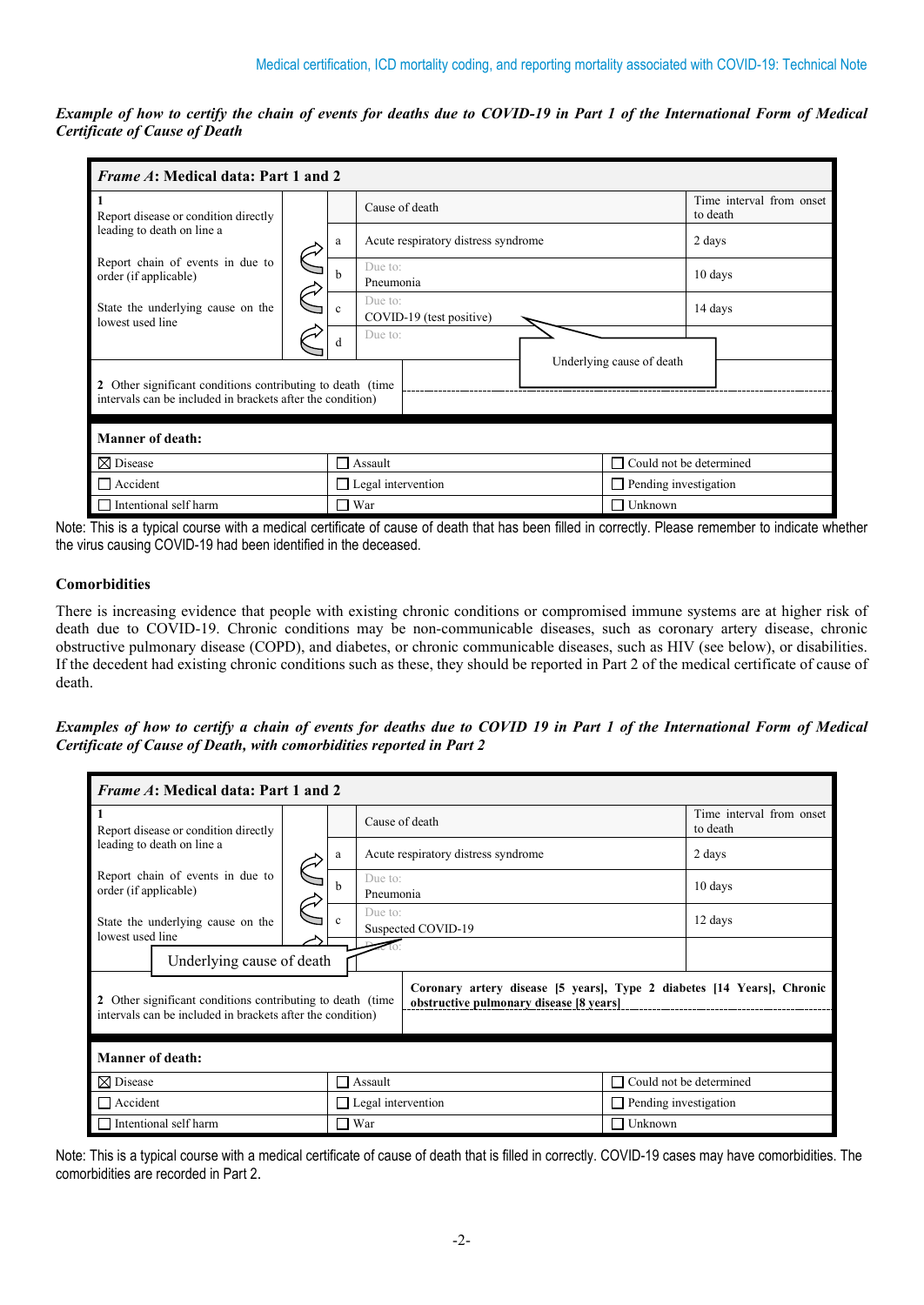| <i>Frame A</i> : Medical data: Part 1 and 2                                 |  |   |                                     |                       |                                      |  |  |  |  |
|-----------------------------------------------------------------------------|--|---|-------------------------------------|-----------------------|--------------------------------------|--|--|--|--|
| $\mathbf{1}$<br>Report disease or condition directly                        |  |   | Cause of death                      |                       | Time interval from onset<br>to death |  |  |  |  |
| leading to death on line a                                                  |  | a | Acute respiratory distress syndrome |                       | 2 days                               |  |  |  |  |
| Report chain of events in due to<br>order (if applicable)                   |  | h | Due to:<br>Pneumonia                |                       | 10 days                              |  |  |  |  |
| State the underlying cause on the<br>lowest used line                       |  | c | Due to:<br>COVID-19                 |                       | 10 days                              |  |  |  |  |
| Underlying cause of death                                                   |  |   | Due to:                             |                       |                                      |  |  |  |  |
| 2 Other significant conditions contributing to death (time)                 |  |   | Cerebral palsy [10 Years]           |                       |                                      |  |  |  |  |
| intervals can be included in brackets after the condition)                  |  |   |                                     |                       |                                      |  |  |  |  |
| Manner of death:                                                            |  |   |                                     |                       |                                      |  |  |  |  |
| $\boxtimes$ Disease<br>Could not be determined<br>Assault<br>$\blacksquare$ |  |   |                                     |                       |                                      |  |  |  |  |
| Accident                                                                    |  |   | $\Box$ Legal intervention           | Pending investigation |                                      |  |  |  |  |
| Intentional self harm                                                       |  |   | War                                 | Unknown               |                                      |  |  |  |  |

Note: This is a typical course with a certificate that has been filled in correctly. COVID-19 cases may have comorbidities. The comorbidities are recorded in Part 2

## **Other examples**

## *COVID-19 and maternal mortality:*

| <i>Frame A</i> : Medical data: Part 1 and 2                                      |  |                |                                              |                 |                                 |                                      |  |
|----------------------------------------------------------------------------------|--|----------------|----------------------------------------------|-----------------|---------------------------------|--------------------------------------|--|
| Report disease or condition directly                                             |  |                | Cause of death                               |                 |                                 | Time interval from<br>onset to death |  |
| leading to death on line a                                                       |  | a              | Respiratory failure                          |                 |                                 | 2 days                               |  |
| Report chain of events in due to<br>order (if applicable)                        |  | b              | Due to:<br>Pneumonia                         |                 |                                 | 8 days                               |  |
| State the underlying cause on the<br>lowest used line                            |  | $\mathbf{c}$   | Due to:<br>Pregnancy complicated by COVID-19 |                 |                                 | 12 days                              |  |
| Underlying cause of death                                                        |  |                | Due to:                                      |                 |                                 |                                      |  |
| 2 Oth<br>intervals can be included in brackets after the condition)              |  |                |                                              |                 |                                 |                                      |  |
| <b>Manner of death:</b>                                                          |  |                |                                              |                 |                                 |                                      |  |
| $\boxtimes$ Disease                                                              |  |                | $\exists$ Assault                            |                 |                                 | Could not be determined              |  |
| $\Box$ Accident                                                                  |  |                | $\Box$ Legal intervention                    |                 | Pending investigation           |                                      |  |
| Intentional self harm                                                            |  | $\blacksquare$ | War                                          |                 | Unknown                         |                                      |  |
| $\boxtimes$ Yes<br>For women, was the deceased pregnant?<br>$\Box$ No<br>Unknown |  |                |                                              |                 |                                 |                                      |  |
| $\boxtimes$ At time of death                                                     |  |                |                                              |                 | Within 42 days before the death |                                      |  |
| $\Box$ Between 43 days up to 1 year before death<br>Unknown                      |  |                |                                              |                 |                                 |                                      |  |
| Did the pregnancy contribute to the death?                                       |  |                |                                              | $\boxtimes$ Yes | $\Box$ No<br>$\blacksquare$     | Unknown                              |  |

Note: This is a typical course with a certificate that is filled in correctly. In case of a pregnancy, puerperium or birth leading to death in conjunction with COVID-19, please record the sequence of events as usual, and remember to enter the additional detail for pregnancies in frame B of the certificate of cause of death.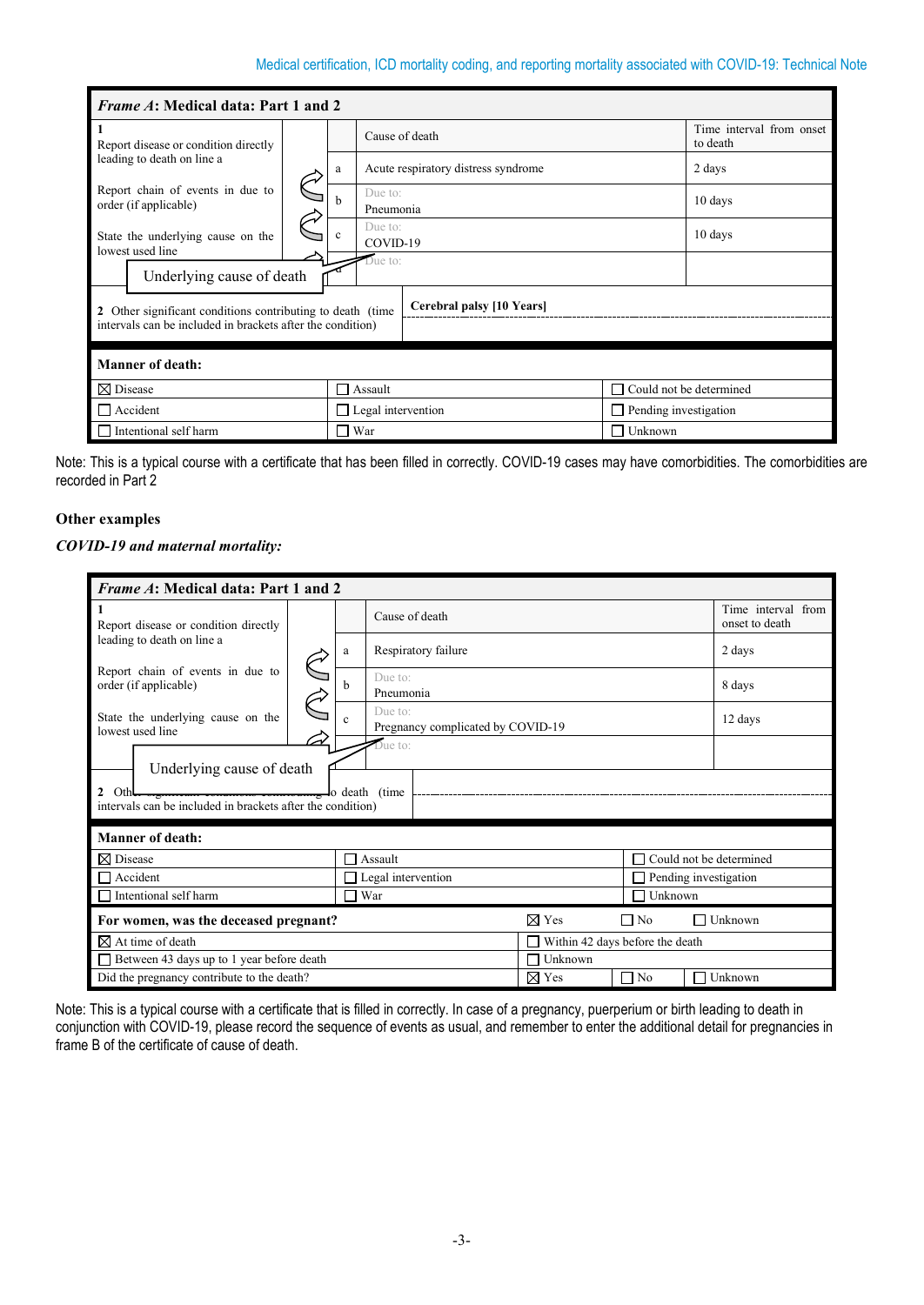# *COVID-19 and HIV:*

| <i>Frame A:</i> Medical data: Part 1 and 2                 |  |    |                                                           |                                     |  |                           |                         |  |                        |          |      |
|------------------------------------------------------------|--|----|-----------------------------------------------------------|-------------------------------------|--|---------------------------|-------------------------|--|------------------------|----------|------|
| Report disease or condition directly                       |  |    | Cause of death                                            |                                     |  |                           |                         |  | Time<br>onset to death | interval | from |
| leading to death on line a                                 |  | a  |                                                           | Acute respiratory distress syndrome |  |                           |                         |  | 3 days                 |          |      |
| Report chain of events in due to<br>order (if applicable)  |  | h  | Due to:<br>COVID-19                                       |                                     |  |                           |                         |  | One week               |          |      |
| State the underlying cause on the<br>lowest used line      |  | c. | Due to:                                                   |                                     |  | Underlying cause of death |                         |  |                        |          |      |
|                                                            |  | d  | Due to:                                                   |                                     |  |                           |                         |  |                        |          |      |
| 2 Other significant conditions contributing to death (time |  |    |                                                           | HIV disease [5 years]               |  |                           |                         |  |                        |          |      |
| intervals can be included in brackets after the condition) |  |    |                                                           |                                     |  |                           |                         |  |                        |          |      |
| <b>Manner of death:</b>                                    |  |    |                                                           |                                     |  |                           |                         |  |                        |          |      |
| ⊠ Disease                                                  |  |    | Assault                                                   |                                     |  |                           | Could not be determined |  |                        |          |      |
| $\Box$ Accident                                            |  |    | $\Box$ Legal intervention<br>$\Box$ Pending investigation |                                     |  |                           |                         |  |                        |          |      |
| Intentional self harm                                      |  |    | War                                                       |                                     |  |                           | Unknown                 |  |                        |          |      |

|                        | Note: This is a typical course with a certificate that is filled in correctly. The certifier has identified HIV disease as contributing to the death and |
|------------------------|----------------------------------------------------------------------------------------------------------------------------------------------------------|
| recorded it in Part 2. |                                                                                                                                                          |

The examples below show recording of cases where death may have been influenced by **COVID-19**, but death was caused by another disease or an accident.

| <i>Frame A</i> : Medical data: Part 1 and 2                                                                               |  |              |                                           |                           |                                            |  |  |  |  |  |
|---------------------------------------------------------------------------------------------------------------------------|--|--------------|-------------------------------------------|---------------------------|--------------------------------------------|--|--|--|--|--|
| -1<br>condition<br>disease<br>Report<br><sub>or</sub>                                                                     |  |              | Cause of death                            |                           | Time<br>from<br>interval<br>onset to death |  |  |  |  |  |
| directly leading to death on line a                                                                                       |  | a            | Hypovolaemic shock                        |                           | 1 day                                      |  |  |  |  |  |
| Report chain of events in due to<br>order (if applicable)                                                                 |  | h            | Due to:<br>Aortic dissection              |                           | 1 day                                      |  |  |  |  |  |
| State the underlying cause on the<br>lowest used line                                                                     |  | $\mathbf{c}$ | Due to:<br>Motor vehicle accident <a></a> |                           | 2 days                                     |  |  |  |  |  |
|                                                                                                                           |  | d            | Due to:                                   |                           |                                            |  |  |  |  |  |
| 2 Other significant conditions contributing to death (time)<br>intervals can be included in brackets after the condition) |  |              | COVID-19                                  | Underlying cause of death |                                            |  |  |  |  |  |
|                                                                                                                           |  |              |                                           |                           |                                            |  |  |  |  |  |
| <b>Manner of death:</b>                                                                                                   |  |              |                                           |                           |                                            |  |  |  |  |  |
| Disease                                                                                                                   |  |              | sau                                       |                           | Could not be determine                     |  |  |  |  |  |
| $\boxtimes$ Accident                                                                                                      |  |              | Legal intervention                        | Pending investigation     |                                            |  |  |  |  |  |
| Intentional self harm                                                                                                     |  | П            | War                                       | Unknown                   |                                            |  |  |  |  |  |

Note: Persons with COVID-19 may die of other diseases or accidents. Such cases are not deaths due to COVID-19 and should not be certified as such. If it is thought that COVID-19 aggravated the consequences of the accident, COVID-19 may be reported in Part 2. Please remember to indicate the manner of death and record in Part 1 the exact kind of an incident or other external cause.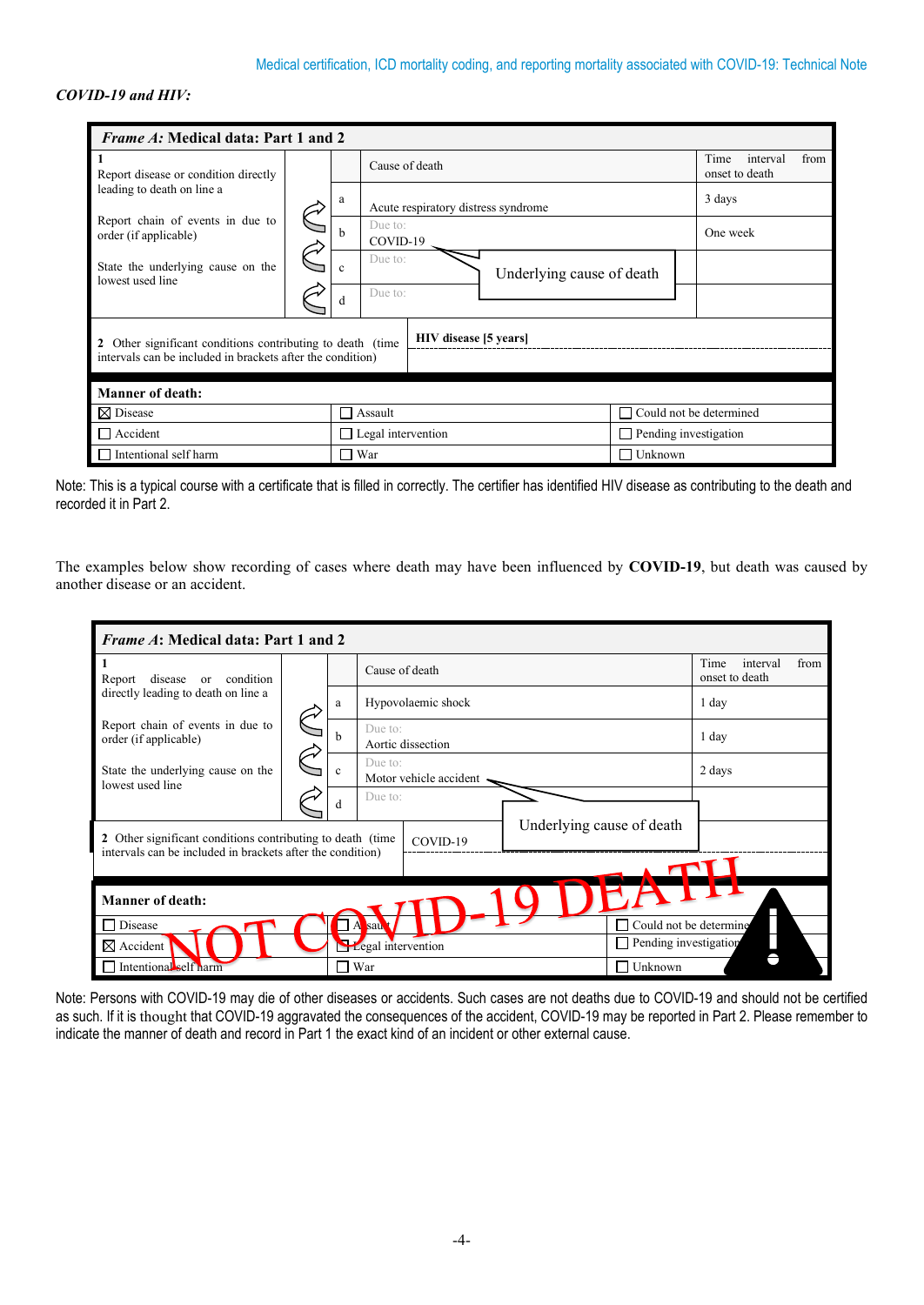| <i>Frame A</i> : Medical data: Part 1 and 2                                                                              |  |                          |                                  |                                      |  |  |  |  |  |
|--------------------------------------------------------------------------------------------------------------------------|--|--------------------------|----------------------------------|--------------------------------------|--|--|--|--|--|
| Report disease or condition directly                                                                                     |  |                          | Cause of death                   | Time interval from onset<br>to death |  |  |  |  |  |
| leading to death on line a                                                                                               |  | a                        | Heart failure                    | 1 day                                |  |  |  |  |  |
| Report chain of events in due to<br>order (if applicable)                                                                |  | b.                       | Due to:<br>Myocardial infarction | 5 days                               |  |  |  |  |  |
| State the underlying cause on the<br>lowest used line                                                                    |  |                          | $\mathbf{c}$                     | Due to:<br>Underlying cause of death |  |  |  |  |  |
|                                                                                                                          |  | d                        | Due to:                          |                                      |  |  |  |  |  |
| 2 Other significant conditions contributing to death (time<br>intervals can be included in brackets after the condition) |  |                          | COVID-19                         |                                      |  |  |  |  |  |
|                                                                                                                          |  |                          |                                  |                                      |  |  |  |  |  |
| Manner of death:                                                                                                         |  |                          |                                  |                                      |  |  |  |  |  |
| $\boxtimes$ Disease                                                                                                      |  |                          | Assault                          | Could not be determined              |  |  |  |  |  |
| Accident <sup>-</sup>                                                                                                    |  |                          | $\Box$ Legal intervention        | Pending investigation                |  |  |  |  |  |
| Intentional self harm                                                                                                    |  | $\overline{\phantom{a}}$ | Unknown<br>War                   |                                      |  |  |  |  |  |

Note: The clinical illness and sequence of events leading to death may indicate that even in the presence of COVID-19 a person dies due to other conditions, as in the example above. Such cases are not deaths due to COVID-19 and should not be certified as such. The eventual presence of COVID-19 may then be recorded in part 2 of the certificate, in case it might have influenced the course of the condition leading to death.

# Guidance for coding COVID-19 for mortality



This section addresses the specialized coding community. It provides information about the ICD 10 codes for COVID-19 and includes mortality classification (coding) instructions for statistical tabulation in the context of COVID-19.

## **New ICD-10 codes for COVID-19**

- U07.1 COVID-19, virus identified<sup>3</sup>[: https://icd.who.int/browse10/2019/en#/U07.1](https://icd.who.int/browse10/2019/en#/U07.1)
- U07.2 COVID-19, virus not identified<sup>3</sup>:<https://icd.who.int/browse10/2019/en#/U07.2>
- Clinically or epidemiologically diagnosed COVID-19
	- o Probable COVID-19<br>
	o Suspected COVID-19
		- Suspected COVID-19

Details of the updates to ICD-10 are available online<sup>4</sup> at: https://www.who.int/classifications/icd/icd10updates/en/.

## **ICD-10 cause of death coding of COVID-19**

Though "COVID-19" is the standard recommended terminology, certifiers may use a range of terms to describe COVID-19 as a cause of death. A list of potential terms can be found in the annex of this document.

Although both categories, U07.1 (COVID-19, virus identified) and U07.2 (COVID-19, virus not identified) are suitable for cause of death coding, it is recognized that in many countries detail as to the laboratory confirmation of COVID-19 will NOT be reported on the death certificate. In the absence of this detail, it is recommended, for mortality purposes only, to code COVID-19 provisionally to U07.1 unless it is stated as "probable" or "suspected".

The international rules and guidance for selecting the underlying cause of death for statistical tabulation apply when COVID-19 is reported on a death certificate. But, given the intense public health requirements for data, COVID-19 is not considered as due to, or as an obvious consequence of, anything else (in analogy to the coding rules applied for INFLUENZA and emerging diseases reportable to WHO). Further, there is no provision in the classification to link COVID-19 to other causes or modify its coding in any way.

With reference to section 4.2.3 of volume 2 of ICD-10, the purpose of mortality classification (coding) is to produce the most useful cause of death statistics possible. Thus, whether a sequence is listed as 'rejected' or 'accepted' may reflect interests of importance for public health rather than what is acceptable from a purely medical point of view. Therefore, always apply these instructions, whether they can be considered medically correct or not. Individual countries should not correct what is assumed to be an error, since changes at the national level will lead to data that are less comparable to data from other countries, and thus less useful for analysis.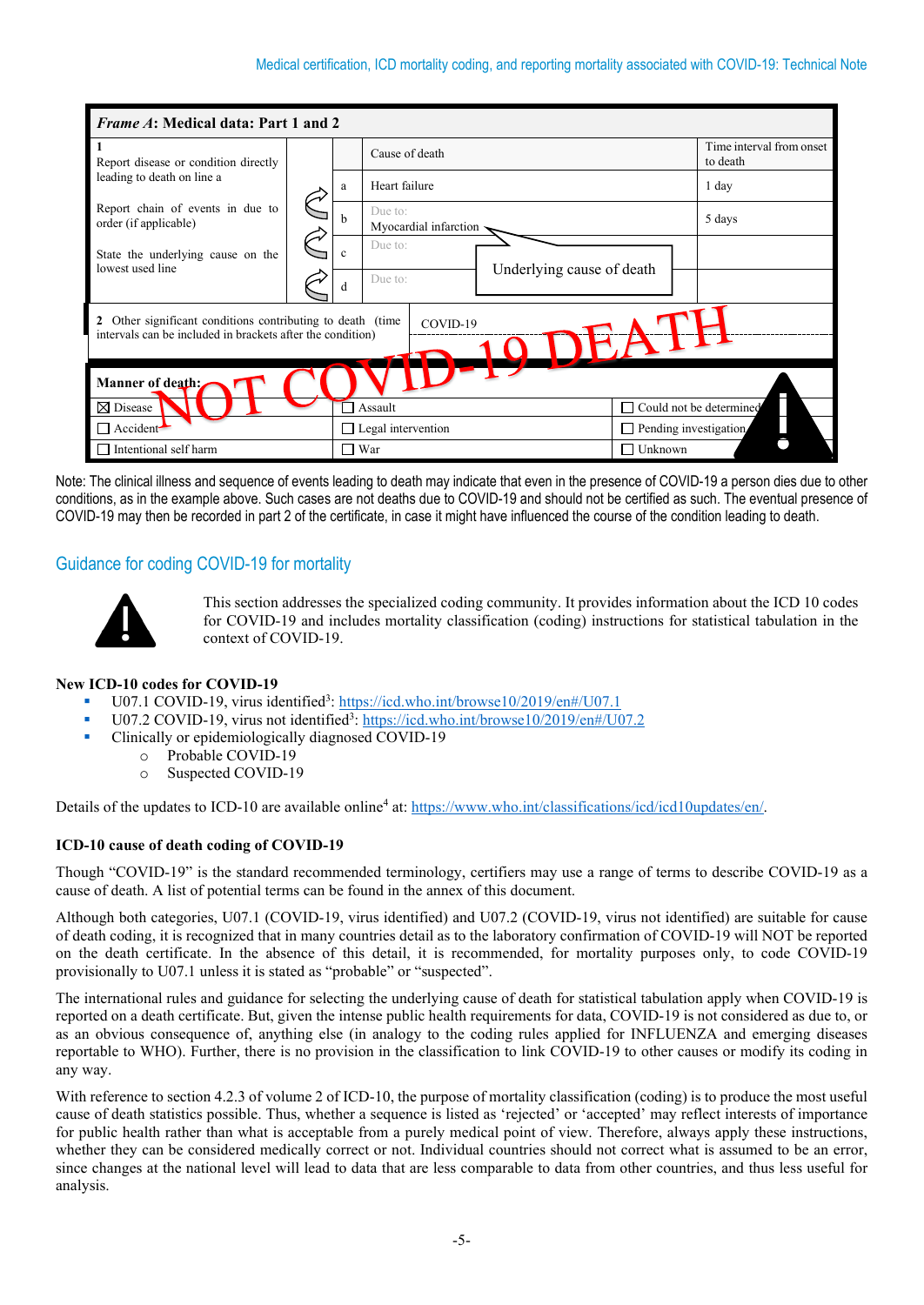## Medical certification, ICD mortality coding, and reporting mortality associated with COVID-19: Technical Note

A manual plausibility check is recommended for certificates where COVID-19 is reported, in particular for certificates where COVID-19 was reported but not selected as the underlying cause of death for statistical tabulation.

## **Chain of events**

*Example of how to code this chain of events and select the underlying cause of death for deaths due to COVID 19 in Part 1 of the International Form of Medical Certificate of Cause of Death*

| <i>Frame A</i> : Medical data: Part 1 and 2                |  |              |                                     |                              |                |                                      |  |  |  |  |
|------------------------------------------------------------|--|--------------|-------------------------------------|------------------------------|----------------|--------------------------------------|--|--|--|--|
| -1<br>Report disease or condition directly                 |  |              | Cause of death                      |                              |                | Time interval from onset<br>to death |  |  |  |  |
| leading to death on line a                                 |  | a            | Acute respiratory distress syndrome |                              | <b>J80</b>     | 2 days                               |  |  |  |  |
| Report chain of events in due to<br>order (if applicable)  |  | h            | Due to:<br>Pneumonia                |                              | J18.9          | 10 days                              |  |  |  |  |
| State the underlying cause on the<br>lowest used line      |  | $\mathbf{c}$ | Due to:<br>COVID-19 (test positive) |                              | U07.1          | 14 days                              |  |  |  |  |
|                                                            |  | d            | Due to:                             |                              |                |                                      |  |  |  |  |
| 2 Other significant conditions contributing to death (time |  |              |                                     | Underlying cause of death    |                |                                      |  |  |  |  |
| intervals can be included in brackets after the condition) |  |              |                                     |                              |                |                                      |  |  |  |  |
| Manner of death:                                           |  |              |                                     |                              |                |                                      |  |  |  |  |
| $\boxtimes$ Disease                                        |  | П            | Assault                             |                              | П              | Could not be determined              |  |  |  |  |
| $\Box$ Accident                                            |  |              | $\Box$ Legal intervention           | $\Box$ Pending investigation |                |                                      |  |  |  |  |
| $\Box$ Intentional self harm                               |  |              | □ War                               |                              | $\Box$ Unknown |                                      |  |  |  |  |

Note: Select COVID-19 as underlying cause of death. Step SP3 applies as causes have been reported on more than one line in Part 1 and the condition reported first on the lowest used line (COVID-19) can cause all the conditions, pneumonia (J18.9) and acute respiratory distress syndrome (J80)—mentioned on the lines above. [See ICD-10 2016 and later, Volume 2, Section 4.2.1].

## **Comorbidities**

*Examples of how to code this chain of events on the International Form of Medical Certificate of Cause of Death, and select the underlying cause of death for deaths due to COVID 19 in Part 1, with comorbidities reported in Part 2*

| <i>Frame A</i> : Medical data: Part 1 and 2                   |  |                     |                                                                                    |                |                                      |  |  |  |  |
|---------------------------------------------------------------|--|---------------------|------------------------------------------------------------------------------------|----------------|--------------------------------------|--|--|--|--|
| $\mathbf{1}$<br>Report disease or condition directly          |  |                     | Cause of death                                                                     |                | Time interval from onset<br>to death |  |  |  |  |
| leading to death on line a                                    |  | a                   | Acute respiratory distress syndrome                                                | <b>J80</b>     | 2 days                               |  |  |  |  |
| Report chain of events in due to<br>order (if applicable)     |  | h                   | Due to:<br>Pneumonia                                                               | J18.9          | 10 days                              |  |  |  |  |
| State the underlying cause on the<br>lowest used line         |  | $\mathbf{c}$        | Due to:<br>Suspected COVID-19                                                      | $U$ 07.2       | 12 days                              |  |  |  |  |
| Underlying cause of death                                     |  |                     |                                                                                    |                |                                      |  |  |  |  |
| Other significant conditions contributing to death (time<br>2 |  |                     | Coronary artery disease [5 years], Type 2 diabetes [14 Years], Chronic obstructive |                |                                      |  |  |  |  |
| intervals can be included in brackets after the condition)    |  |                     | pulmonary disease [8 years]                                                        |                | I25.1, E11.9, J44.9                  |  |  |  |  |
| <b>Manner of death:</b>                                       |  |                     |                                                                                    |                |                                      |  |  |  |  |
| $\boxtimes$ Disease                                           |  |                     | $\Box$ Assault                                                                     |                | $\Box$ Could not be determined       |  |  |  |  |
| $\Box$ Accident                                               |  |                     | $\Box$ Legal intervention                                                          |                | $\Box$ Pending investigation         |  |  |  |  |
| Intentional self harm                                         |  | War<br>$\mathsf{L}$ |                                                                                    | Unknown<br>- 1 |                                      |  |  |  |  |

Note: Code all entries in Part 1 and 2, and, in this example, select COVID-19, specified as suspected (the case is explicitly stated as not having been confirmed) as underlying cause of death. Step SP3 applies as causes have been reported on more than one line in Part 1 and the condition reported first on the lowest used line (COVID-19) can cause all the conditions—pneumonia (J18.9) and acute respiratory distress syndrome (J80)—mentioned on the lines above. [See ICD-10 2016 and later, Volume 2, Section 4.2.1].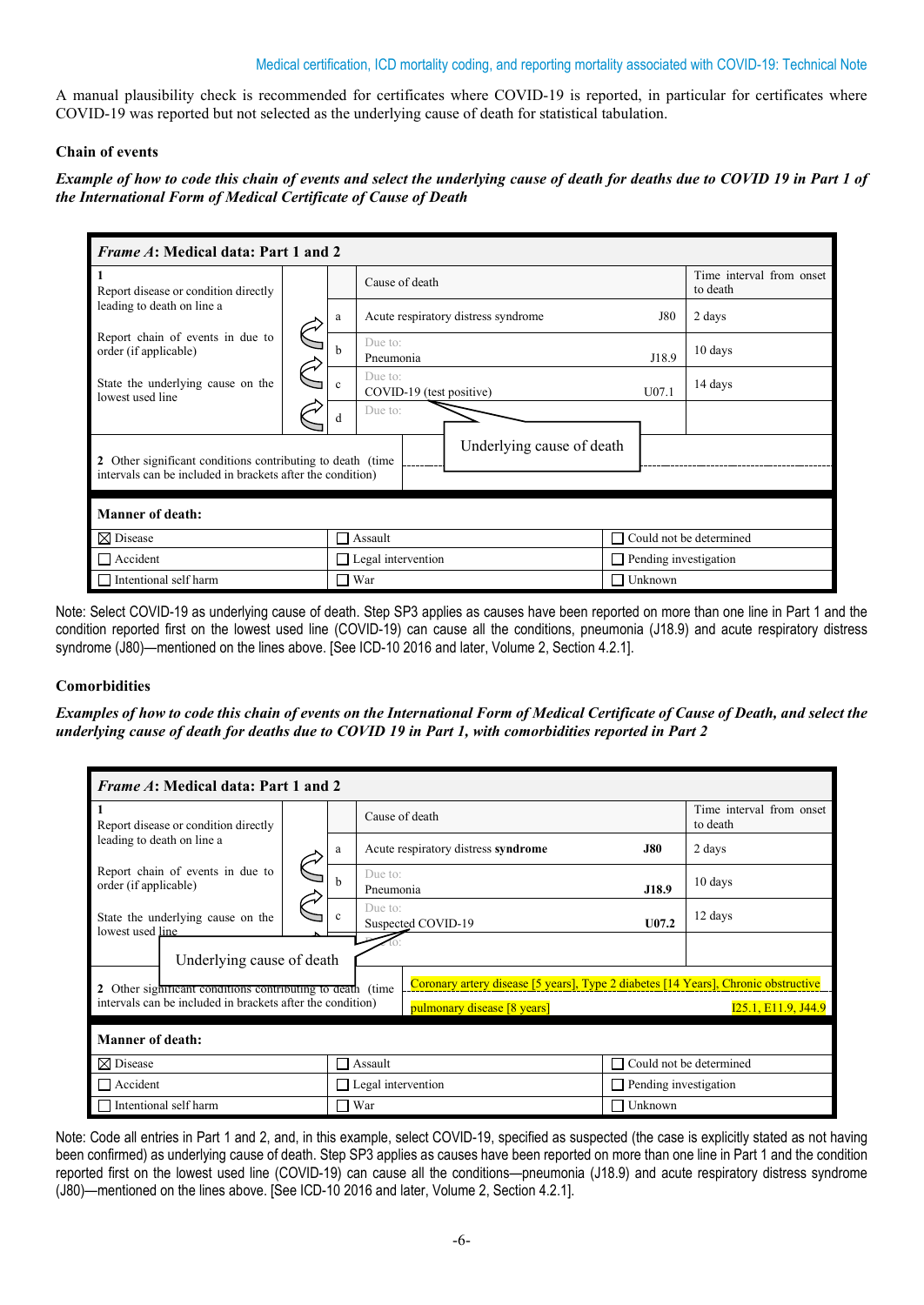| <i>Frame A</i> : Medical data: Part 1 and 2                |  |     |                                     |                           |                              |                                      |  |  |  |
|------------------------------------------------------------|--|-----|-------------------------------------|---------------------------|------------------------------|--------------------------------------|--|--|--|
| Report disease or condition directly                       |  |     | Cause of death                      |                           |                              | Time interval from onset<br>to death |  |  |  |
| leading to death on line a                                 |  | a   | Acute respiratory distress syndrome |                           | <b>J80</b>                   | 2 days                               |  |  |  |
| Report chain of events in due to<br>order (if applicable)  |  | h   | Due to:<br>Pneumonia                |                           | J18.9                        | 10 days                              |  |  |  |
| State the underlying cause on the                          |  |     | Due to:<br>COVID-19                 |                           | U07.1                        | 10 days                              |  |  |  |
| Underlying cause of death                                  |  | d   | Due to:                             |                           |                              |                                      |  |  |  |
| 2 Other significant conditions contributing to death (time |  |     |                                     | Cerebral palsy [10 Years] |                              | ዝጸበ ዓ                                |  |  |  |
| intervals can be included in brackets after the condition) |  |     |                                     |                           |                              |                                      |  |  |  |
| <b>Manner of death:</b>                                    |  |     |                                     |                           |                              |                                      |  |  |  |
| $\boxtimes$ Disease                                        |  |     | Assault                             |                           | П                            | Could not be determined              |  |  |  |
| Accident<br>$\Box$ Legal intervention                      |  |     |                                     |                           | $\Box$ Pending investigation |                                      |  |  |  |
| Intentional self harm                                      |  | - 1 | War                                 |                           | Unknown<br>П                 |                                      |  |  |  |

Note: Code all entries in Part 1 and 2, and, in this example, select COVID-19 as underlying cause of death (the case has probably tested positive). Step SP3 applies as causes have been reported on more than one line in Part 1 and the condition reported first on the lowest used line (COVID-19) can cause both of the conditions—pneumonia (J18.9) and acute respiratory distress syndrome (J80)—mentioned on the lines above. [See ICD-10 2016 and later, Volume 2, Section 4.2.1]

## **Other examples**

| Frame A: Medical data: Part 1 and 2                                                     |                           |                |                                                                                |                                         |  |  |  |  |  |
|-----------------------------------------------------------------------------------------|---------------------------|----------------|--------------------------------------------------------------------------------|-----------------------------------------|--|--|--|--|--|
| Report disease or condition directly<br>leading to death on line a                      |                           |                | Cause of death                                                                 | Time interval<br>from onset to<br>death |  |  |  |  |  |
| Report chain of events in due to                                                        |                           | a              | Respiratory failure<br><b>Code both.</b> O99.5 and J96.9                       | 2 days                                  |  |  |  |  |  |
| order (if applicable)                                                                   |                           | h              | Due to:<br>Pneumonia<br>Code both, O99.5 and J18.9                             | 8 days                                  |  |  |  |  |  |
| State the underlying cause on the<br>lowest used line                                   |                           | $\mathbf{c}$   | Due to:<br>Pregnancy complicated by COVID-19<br>Code both, $O98.5$ and $U07.1$ | 12 days                                 |  |  |  |  |  |
|                                                                                         | Underlying cause of death |                |                                                                                |                                         |  |  |  |  |  |
| 2 Other significant conditions concretently to deal.                                    |                           |                |                                                                                |                                         |  |  |  |  |  |
| intervals can be included in brackets after the condition)                              |                           |                |                                                                                |                                         |  |  |  |  |  |
| <b>Manner of death:</b>                                                                 |                           |                |                                                                                |                                         |  |  |  |  |  |
| $\boxtimes$ Disease                                                                     |                           | $\mathsf{L}$   | Could not be determined<br>Assault<br>П                                        |                                         |  |  |  |  |  |
| Accident                                                                                |                           | П              | Legal intervention<br>Pending investigation                                    |                                         |  |  |  |  |  |
| Intentional self harm                                                                   |                           | $\blacksquare$ | War<br>Unknown                                                                 |                                         |  |  |  |  |  |
| $\boxtimes$ Yes<br>$\Box$ Unknown<br>For women, was the deceased pregnant?<br>$\Box$ No |                           |                |                                                                                |                                         |  |  |  |  |  |
| $\boxtimes$ At time of death<br>Within 42 days before the death                         |                           |                |                                                                                |                                         |  |  |  |  |  |
| Between 43 days up to 1 year before death<br>Unknown<br>$\mathbb{R}^n$                  |                           |                |                                                                                |                                         |  |  |  |  |  |
| Did the pregnancy contribute to the death?                                              |                           |                | $\boxtimes$ Yes<br>$\Box$ No<br>Unknown                                        |                                         |  |  |  |  |  |

Note: Code all entries in Part 1 and 2, and, in this example, select other viral diseases complicating pregnancy, childbirth, and the puerperium (O98.5) as underlying cause of death. Step SP3 applies as causes have been reported on more than one line in Part 1 and the condition reported first on the lowest used line (other viral diseases complicating pregnancy, childbirth and the puerperium) can cause both of the conditions pneumonia (O99.5 and J18.9) and acute respiratory distress syndrome (O99.5 and J80)—mentioned on the lines above. [See ICD-10 2016 and later, Volume 2, Section 4.2.1]. Use additional code to retain COVID-19. [See ICD-10 2016 and later, Volume 2, Section 4.2.8 Special instructions on maternal mortality (Step M4)].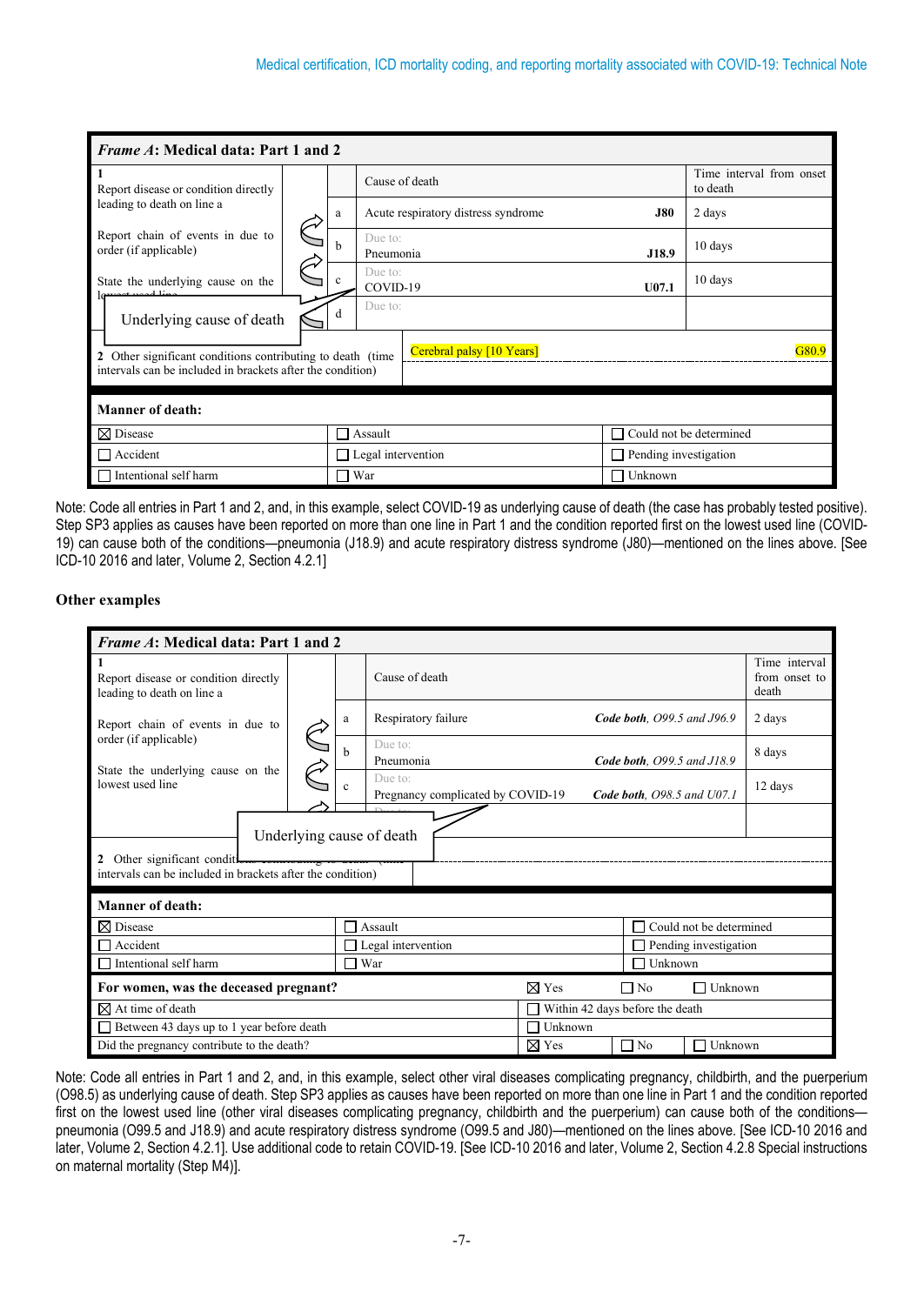## **Examples of incorrect certification**

| <b>Frame A: Medical data: Part 1 and 2</b>                 |  |                                             |                                     |                              |                                            |  |
|------------------------------------------------------------|--|---------------------------------------------|-------------------------------------|------------------------------|--------------------------------------------|--|
| 1<br>Report disease or condition directly                  |  |                                             | Cause of death                      |                              | Time<br>interval<br>from<br>onset to death |  |
| leading to death on line a                                 |  | a                                           | Acute respiratory distress syndrome | <b>J80</b>                   | 3 days                                     |  |
| Report chain of events in due to<br>order (if applicable)  |  | h                                           | Due to:<br>COVID-19                 | U07.1                        | One week                                   |  |
| St<br>Underlying cause of death<br>1 <sub>o</sub>          |  | Due to:<br><b>HIV</b> disease<br><b>B24</b> |                                     |                              | 5 years                                    |  |
|                                                            |  | d                                           | Due to:                             |                              |                                            |  |
| 2 Other significant conditions contributing to death (time |  |                                             |                                     |                              |                                            |  |
| intervals can be included in brackets after the condition) |  |                                             |                                     |                              |                                            |  |
| <b>Manner of death:</b>                                    |  |                                             |                                     |                              |                                            |  |
| $\boxtimes$ Disease<br>Assault                             |  |                                             |                                     | Could not be determined      |                                            |  |
| $\Box$ Accident                                            |  |                                             | $\Box$ Legal intervention           | $\Box$ Pending investigation |                                            |  |
| Intentional self harm<br>War                               |  |                                             |                                     | Unknown                      |                                            |  |

Note: The certifier should have added the HIV disease as a comorbidity in Part 2 of the medical certificate of cause of death; however, the selection rules of ICD allow for identification of COVID-19 as underlying cause of death. COVID-19 is reported in a sequence starting with a terminal condition (Acute respiratory distress syndrome due to COVID-19). Mortality coding rule step SP4 applies as causes have been reported on more than one line in Part 1 and the condition reported first on the lowest used line (HIV disease) cannot cause all the conditions. [See ICD-10 2016 and later, Volume 2, Section 4.2.1].

| <i>Frame A</i> : Medical data: Part 1 and 2                           |  |   |                              |                        |                              |                                            |
|-----------------------------------------------------------------------|--|---|------------------------------|------------------------|------------------------------|--------------------------------------------|
| Report disease or condition directly                                  |  |   |                              | Cause of death         |                              | Time<br>from<br>interval<br>onset to death |
| leading to death on line a                                            |  | a | Hypovolaemic shock           |                        |                              | 1 day                                      |
| Report chain of events in due to<br>order (if applicable)             |  | h | Due to:<br>Aortic dissection | S <sub>25.0</sub>      | 1 day                        |                                            |
| State the underlying cause on the<br>lowest used line                 |  |   | Due to:                      | Motor vehicle accident | V89.2                        | 2 days                                     |
| Due to:<br>Underlying cause of death                                  |  |   |                              |                        |                              |                                            |
| COVID-19<br>Other significant conditions contributing to death (time) |  |   |                              |                        |                              |                                            |
| intervals can be included in brackets after the condition)            |  |   |                              |                        |                              |                                            |
| <b>Manner of death:</b>                                               |  |   |                              |                        |                              |                                            |
| Disease                                                               |  |   | Ass ult                      |                        |                              | Could not be determined                    |
| $\boxtimes$ Accident                                                  |  |   |                              | Legal intervention     | $\Box$ Pending investigation |                                            |
| Intentional self harm                                                 |  |   | War                          |                        | Unknown                      |                                            |

Note: Code all entries in Part 1 and 2, and, in this example, select motor vehicle accident (V89.2) as underlying cause of death. Step SP3 applies as causes have been reported on more than one line in Part 1 and the condition reported first on the lowest used line, motor vehicle accident (V89.2), can cause all the conditions traumatic aortic dissection (S25.0) and traumatic hypovolemic shock (T79.4)—mentioned on the lines above. [See ICD-10 2016 and later, Volume 2, Section 4.2.1].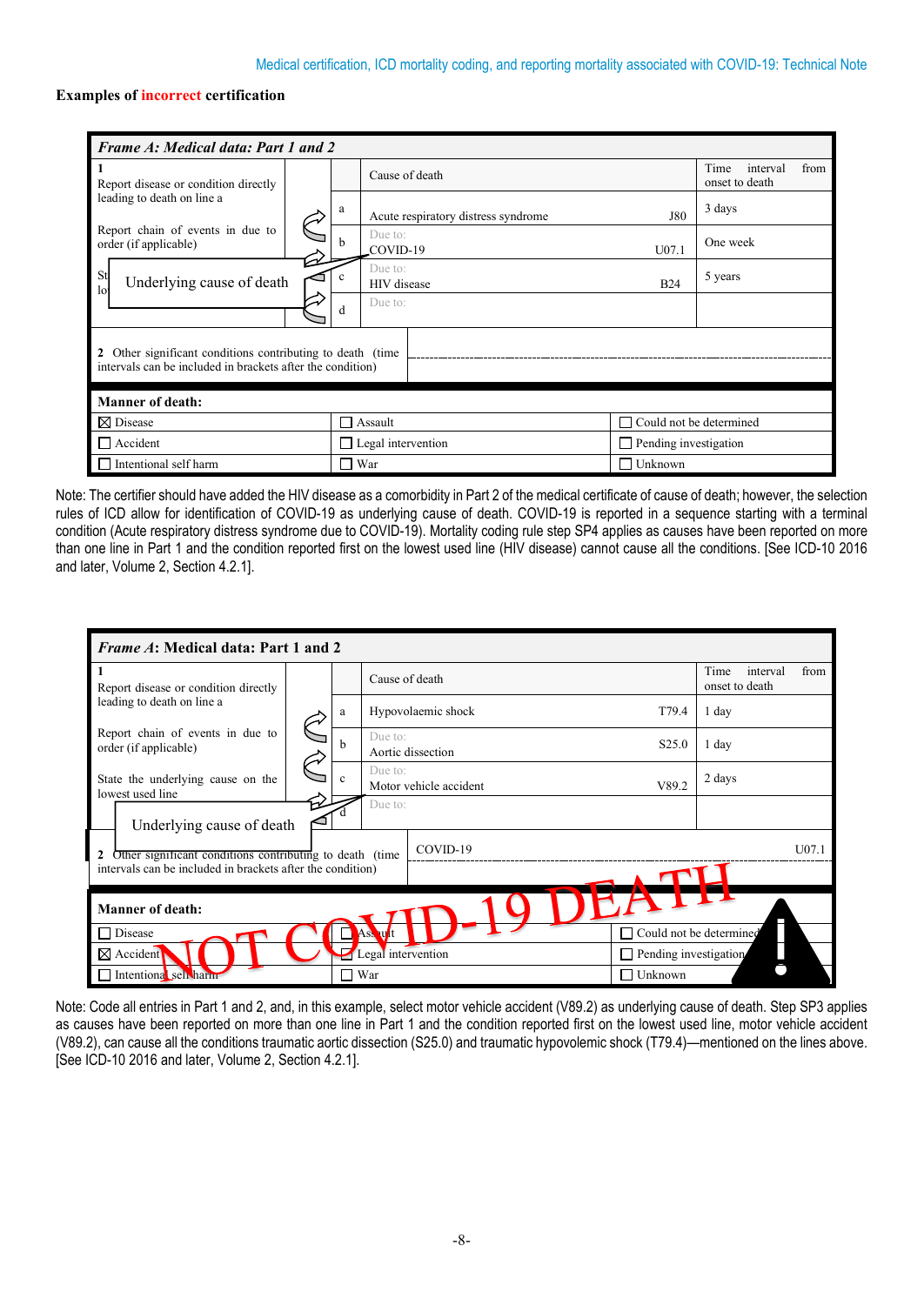| <i>Frame A:</i> Medical data: Part 1 and 2                                          |  |   |                                      |  |                              |         |       |                                      |  |  |  |
|-------------------------------------------------------------------------------------|--|---|--------------------------------------|--|------------------------------|---------|-------|--------------------------------------|--|--|--|
| condition<br>disease<br>Report<br>or                                                |  |   | Cause of death                       |  |                              |         |       | Time interval from onset<br>to death |  |  |  |
| directly leading to death on line a                                                 |  | a | Heart failure                        |  |                              | I50.9   |       | 1 day                                |  |  |  |
| Report chain of events in due to<br>order (if applicable)                           |  | h | Due to:<br>Myocardial infarction     |  |                              |         | I21.9 | 5 days                               |  |  |  |
| State the underlying cause on the<br>lowest used line                               |  |   |                                      |  | $\mathbf{c}$                 | Due to: |       |                                      |  |  |  |
|                                                                                     |  | d | Underlying cause of death<br>Due to: |  |                              |         |       |                                      |  |  |  |
| COVID-19<br>$U$ 07.1<br>2 Other significant conditions contributing to death (time) |  |   |                                      |  |                              |         |       |                                      |  |  |  |
| intervals can be included in brackets after the condition)                          |  |   |                                      |  |                              |         |       |                                      |  |  |  |
| <b>Manner of death:</b>                                                             |  |   |                                      |  |                              |         |       |                                      |  |  |  |
| $\boxtimes$ Disease                                                                 |  |   | <b>sat</b> It                        |  |                              |         |       | Could not be determined              |  |  |  |
| Accident                                                                            |  |   | Legal intervention                   |  | $\Box$ Pending investigation |         |       |                                      |  |  |  |
| Intentional If arm                                                                  |  |   | War                                  |  |                              | Unknown |       |                                      |  |  |  |

Note: The physician has determined and recoded that the myocardial infarction this person died of was not caused by COVID-19. Code all entries in Part 1 and 2, and, in this example, select acute myocardial infarction (I21.9) as underlying cause of death. Step SP3 applies as causes have been reported on more than one line in Part 1 and the condition reported first on the lowest used line, myocardial infarction (I21.9), can cause the condition, heart failure (I50.9), mentioned on the line above. [See ICD-10 2016 and later, Volume 2, Section 4.2.1].

# WHO's requirements for Member States to report weekly number of COVID-19 deaths from their civil registration and vital statistics systems

## **Rationale**

WHO has been the lead agency in gathering cause-of-death statistics from its Member States' civil registration and vital statistics (CRVS) systems yearly since the early 1950s. This function is becoming even more crucial as the during the global pandemic of COVID-19, in which the availability of timely, accurate, and complete data is essential to understand the true impact of the disease on mortality. Well-functioning CRVS systems produce cause-of-death statistics that are compiled from individual medical certificates of cause of death that follow WHO international norms and standards in ICD mortality coding. This enables COVID-19 mortality to be measured in a comparable manner.

During the current pandemic, deaths in health facilities are often the first to be counted, leaving out deaths in the community, elderly care facilities, etc., thus distorting the real impact.

Obtaining timely, accurate, and complete weekly mortality statistics will help show the impact of COVID-19 on overall mortality across countries, as well as the sex and age breakdown of mortality, and may identify possible under-reporting of COVID-19 deaths. Additionally, this will help monitor the impact of interventions. The reporting of certified deaths through the present system will enable more precise information on a subset (certified deaths) of all COVID-19 deaths, which will complement comprehensive weekly global surveillance for COVID-19 deaths already in place, as found in WHO's global surveillance guidance.<sup>5</sup>

## **Phase I**

To ensure measurement of the indirect mortality impacts of COVID-19 and to include countries not yet following WHO international norms and standards in medical certificates of cause of death and ICD mortality coding, Member States are asked to submit:

- Total deaths aggregated by week of occurrence, sex, and age group according to a standard file layout. These data should ideally come from the CRVS system, namely, via established mortality notification systems in both facilities and communities;
- COVID-19 deaths aggregated by week of occurrence, sex, and age group, according to a standard file layout. These data should be compiled from the individual medical certificates of cause of death by the authorized national authorities.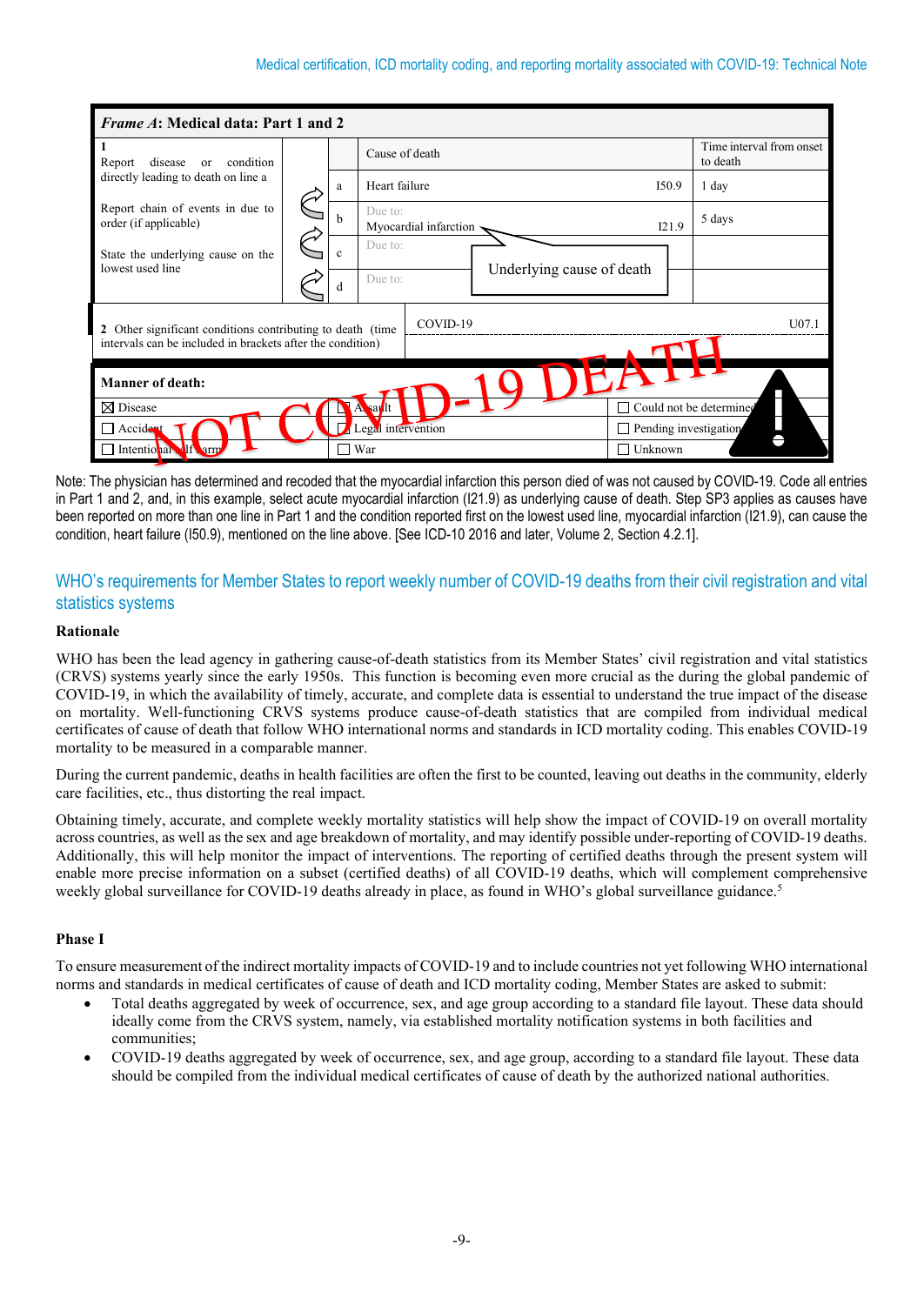## *List of data variables and metadata to be submitted to WHO*

| <b>Variable</b> | <b>Description</b>                                                                                                                                                                            |  |  |  |
|-----------------|-----------------------------------------------------------------------------------------------------------------------------------------------------------------------------------------------|--|--|--|
| Week            | Week in which deaths occur                                                                                                                                                                    |  |  |  |
| Sex             | Sex of the deceased                                                                                                                                                                           |  |  |  |
| Age             | Age of the deceased by age-group                                                                                                                                                              |  |  |  |
| Cause of death  | Total deaths from all causes combined (natural and non-natural)<br>COVID-19 is mentioned anywhere on the death certificates (Parts 1 and 2)<br>COVID-19 is the underlying cause of death<br>- |  |  |  |

## *Metadata*

| <b>Variable</b>                                                                                                               | <b>Rationale</b>                                                                                                                                                                                                                                                                                                                       |
|-------------------------------------------------------------------------------------------------------------------------------|----------------------------------------------------------------------------------------------------------------------------------------------------------------------------------------------------------------------------------------------------------------------------------------------------------------------------------------|
| Source of data                                                                                                                | Countries may rely on several sources of data. This collection relies mainly on data from<br><b>CRVS</b> systems                                                                                                                                                                                                                       |
| length<br>of<br>from<br>Average<br>time<br>occurrence of death to inclusion in<br>statistics                                  | Will help in understanding backlogs and expectations of revised and updated figures                                                                                                                                                                                                                                                    |
| Estimated completeness of total<br>mortality data from all causes<br>combined for the most recent week<br>as submitted to WHO | Incomplete data need to be interpreted with caution and revised accordingly                                                                                                                                                                                                                                                            |
| Estimated completeness of COVID-<br>19-specific mortality data for the<br>most recent week as submitted to<br><b>WHO</b>      | Incomplete data need to be interpreted with caution and revised accordingly                                                                                                                                                                                                                                                            |
| Proportion<br>certified<br>deaths<br>0f<br>electronically                                                                     | Another measure of timeliness, an electronic system for medical certification enables the<br>information on death and causes of death to be shared with authorities with no or reduced<br>delay.                                                                                                                                       |
| Place(s) of occurrence of death                                                                                               | Deaths occur in health facilities, in care homes, and at home, as well in other places such<br>as prisons or retention centres. Knowing which data are included in the data file will help in<br>understanding data completeness.                                                                                                      |
| Population(s) covered                                                                                                         | Countries may have different policies around inclusion of non-citizen residents, deaths of<br>citizens or residents abroad, or deaths of temporary visitors that occur within the country in<br>their data. It is also important to know the denominator (catchment population), by age and<br>sex, to which the mortality data refer. |

## **Phase II**

WHO will be approaching Member States to submit anonymized individual-level death records where COVID-19 is mentioned.

## *Goals*

- o Allow investigation of comorbidities with COVID-19
- o Perform equity analyses or analyses of within-country disparities based on geography, ethnicity, profession, or other factors relevant to the determination of COVID-19 control policies

## *Reporting requirements*

In addition to the variables reported in Phase I, the following variables would be also needed at the individual level:

- o Date of death (day and month and year)
- Place of death (health facilities, care homes, home, prisons, retention centres, etc)
- o Was COVID-19 test performed? If yes, was it confirmed positive?
- o Place of usual residence by 1st and 2nd geographic area
- o Profession
- 
- o Ethnicity<br>
o Pregnanc o Pregnancy status<br>
o Multiple causes o
- Multiple causes of death (all causes mentioned on Parts 1 and 2 of the death certificates)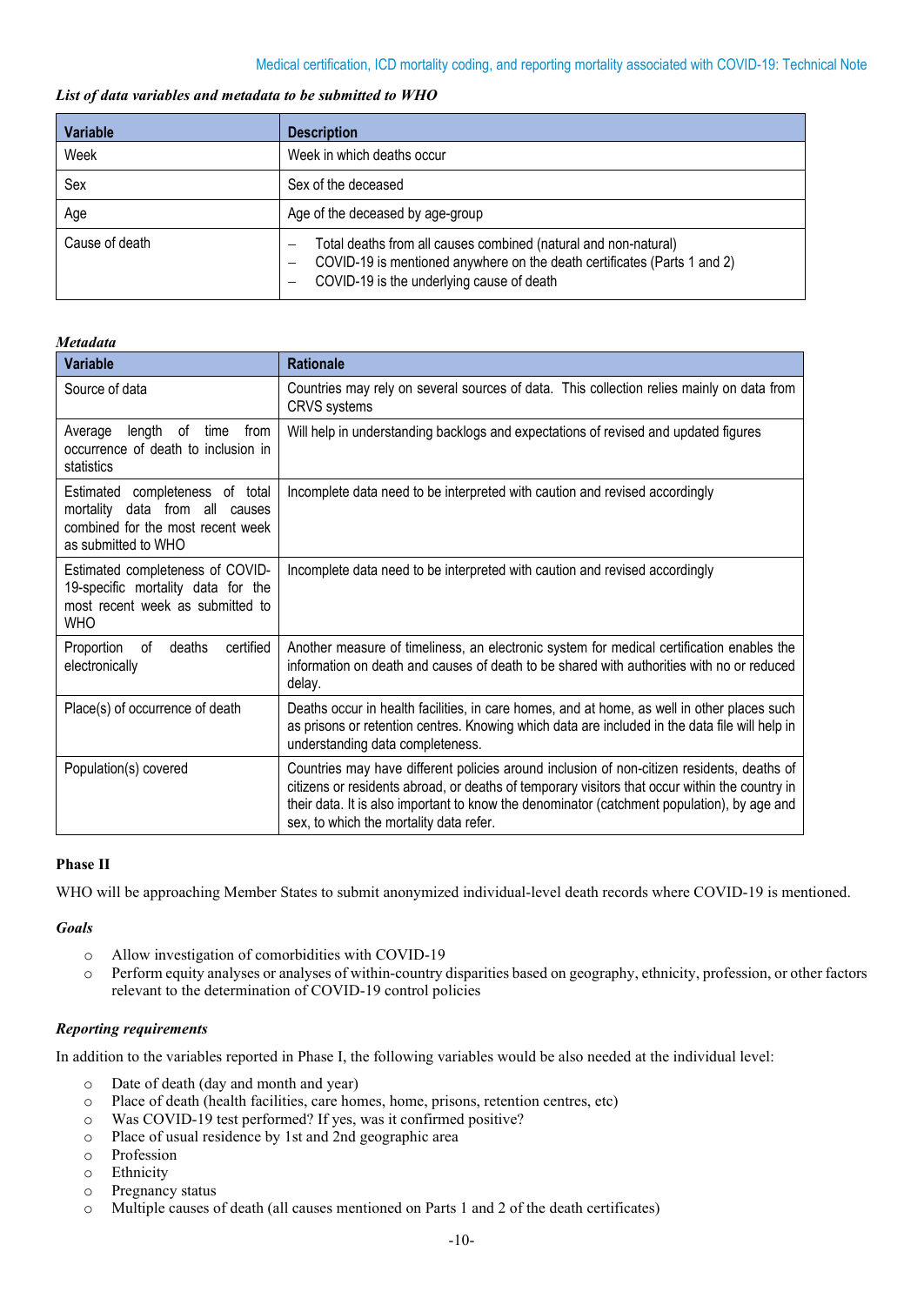## *Data safeguards*

WHO has a formal and comprehensive policy for securely managing all databases and information sources hosted by the Organization. The policy includes information security, technical and physical data security, data access and retention procedures, and confidentiality arrangements in the context of public health emergencies. Accordingly, WHO will establish measures to safeguard [c](#page-10-0)onfidential information about the deceased and prevent misuse of the information. $c$ 

## **Analysis of total mortality**

## *Excess mortality*

Excess mortality, measuring the increase in mortality rates that is attributable to the excess risk imposed by a specific disease or crisis condition, can be used to assess the impact of COVID-19 on mortality overall and to assess the impact of interventions. Indepth statistical analyses with more data variables than are currently available, including the essential ones outlined in this WHO guideline, will be required to more accurately quantify the excess mortality attributed to COVID-19 pandemic.

Nevertheless, as a crude measure, one can compare the observed death rates by age and sex during the period of the COVID-19 pandemic in 2020 with the projected deaths rates adjusted for any abnormal events (e.g. armed conflicts, natural disaster) based on reported data or reliable estimates for the same period in previous years, by age, sex, and cause of deaths where possible.

This would provide a general picture of the mortality impact of the COVID-19 pandemic. One example of monitoring excess mortality related to pandemics and other public health threats is the EUROMOMO project. <sup>7</sup> However, a number of factors need to be considered when interpreting such estimates, including the relative timeliness, completeness, and accuracy of death reporting for non-COVID-19 death in 2020 and the most recent years, other non-COVID-19 causes that contribute to the excess mortality in 2020 over and above any projected levels, and potential decrease in mortality from other causes affected indirectly by COVID-19 (e.g. decline in deaths from road traffic injuries due to physical distancing measures).

## **Analysis of COVID-19 related deaths**

## *Age-standardized rates*

Apart from differential mortality risks, the variation in mortality levels across different locations is also a function of varying population age structures. For comparisons between countries and regions with different population age structures, age-standardized rates for cases and deaths will be used in place of crude rates. When Member States or the WHO Secretariat calculate agestandardized rates, the WHO world standard population<sup>8</sup> should be used as weights to derive the weighted sum of age-specific rates.

(WHO world standard population [: https://apps.who.int/healthinfo/statistics/mortality/whodpms/definitions/pop.htm.](https://apps.who.int/healthinfo/statistics/mortality/whodpms/definitions/pop.htm))

## *Case fatality rates and infection fatality rates*

Case fatality rate (CFR), the proportion of deaths from a certain disease among all people diagnosed with the disease over a certain period of time, can be used as a measure to evaluate the severity of the disease and the effectiveness of treatments. An alternative measure is the infection fatality rate (IFR), which differs from CFR by using all infections as the denominator to additionally account for all asymptomatic and undiagnosed infections. Because older adults with pre-existing health conditions are potentially at higher risk of dying from COVID-19, it is recommended to examine the estimated CFR and IFR by age and/or by the health condition of patients where possible to gain a better understanding of the interaction of COVID-19 with age and other pre-existing diseases. For the numerator, a distinction should be made between deaths caused directly by COVID-19 and deaths related to COVID-19. If data permit, CFR and IFR for direct COVID-19 deaths should be separately calculated. Otherwise, the inclusion of deaths related to COVID-19 in the numerator should be clearly documented to ensure comparability. The calculation should take into account the lag between the occurrence of the infections and the associated deaths in a specific location, as the failure to do so will cause artificially lower or higher CFR and IFR estimates depending on the stage of the epidemic progression. As the COVID-19 pandemic is still evolving and many countries continue to build up the capacity and expand the population coverage for testing and reporting, it is likely the true numbers of COVID-19 cases are under-reported to varying degrees in different countries and over time, leading to artificially higher estimates of CFR compared with IFR. This bias needs to be considered when interpreting the estimated CFR and IFR.

<span id="page-10-0"></span> $c$  The Policy Statement on Data Sharing by the World Health Organization in the Context of Public Health Emergencies has been published.<sup>6</sup> Eurostat collects anonymized individual-level death record but has put in place an EU regulation to safeguard the data. PAHO started such a similar project some years ago but due to resource-constraints was unable to continue the project. WHO HQ is considering implementing such a project within the expansion of its Mortality Database in 2021.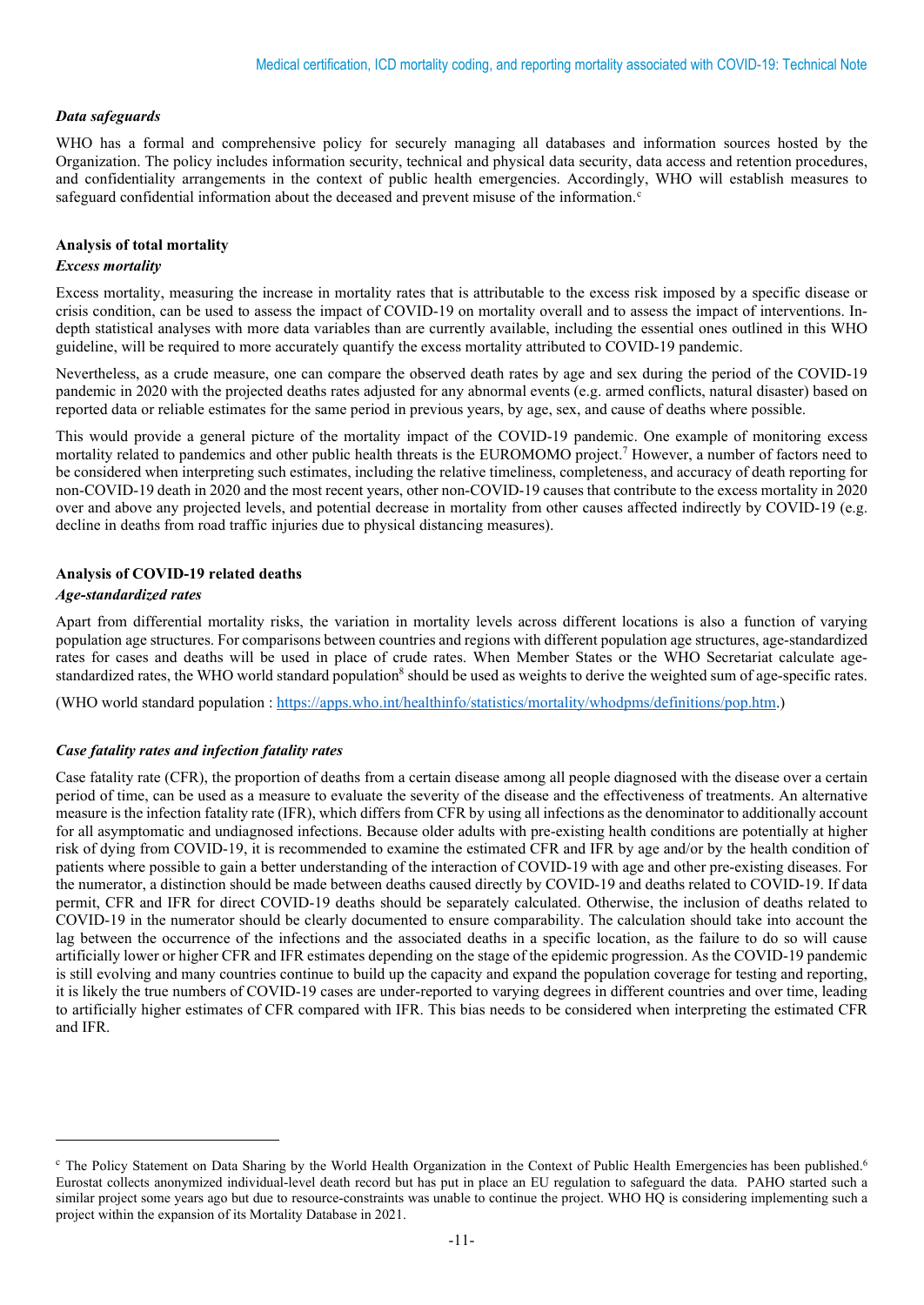## **References**

- 1. World Health Organization. Coronavirus disease (COVID-19) technical guidance: Laboratory testing for 2019-nCoV in humans. Available fro[m https://www.who.int/emergencies/diseases/novel-coronavirus-2019/technical](https://www.who.int/emergencies/diseases/novel-coronavirus-2019/technical-guidance/laboratory-guidance)[guidance/laboratory-guidance.](https://www.who.int/emergencies/diseases/novel-coronavirus-2019/technical-guidance/laboratory-guidance) Accessed 29 May 2020.
- 2. World Health Organization. Naming the coronavirus disease (COVID-19) and the virus that causes it. Available from [https://www.who.int/emergencies/diseases/novel-coronavirus-2019/technical-guidance/naming-the-coronavirus-disease-](https://www.who.int/emergencies/diseases/novel-coronavirus-2019/technical-guidance/naming-the-coronavirus-disease-(covid-2019)-and-the-virus-that-causes-it) [\(covid-2019\)-and-the-virus-that-causes-it.](https://www.who.int/emergencies/diseases/novel-coronavirus-2019/technical-guidance/naming-the-coronavirus-disease-(covid-2019)-and-the-virus-that-causes-it) Accessed 29 May 2020.
- 3. World Health Organization. ICD-10 Version:2019. Available from [https://icd.who.int/browse10/2019/.](https://icd.who.int/browse10/2019/) Accessed 29 May 2020.
- 4. World Health Organization. List of Official ICD-10 Updates. Available from: [https://www.who.int/classifications/icd/icd10updates/en/.](https://www.who.int/classifications/icd/icd10updates/en/) Accessed 29 May 2020.
- 5. World Health Organization. Global surveillance for COVID-19 caused by human infection with COVID-19 virus. Available from [https://www.who.int/docs/default-source/coronaviruse/global-surveillance-for-covid-v-19-final200321](https://www.who.int/docs/default-source/coronaviruse/global-surveillance-for-covid-v-19-final200321-rev.pdf) [rev.pdf.](https://www.who.int/docs/default-source/coronaviruse/global-surveillance-for-covid-v-19-final200321-rev.pdf) Accessed 29 May 2020.
- 6. World Health Organization. Policy Statement on Data Sharing by the World Health Organization in the Context of Public Health Emergencies. Available from [https://www.who.int/docs/default-source/publishing-policies/who-policy-statement](https://www.who.int/docs/default-source/publishing-policies/who-policy-statement-on-data-sharing.pdf?sfvrsn=71a41493_0)[on-data-sharing.pdf?sfvrsn=71a41493\\_0.](https://www.who.int/docs/default-source/publishing-policies/who-policy-statement-on-data-sharing.pdf?sfvrsn=71a41493_0) Accessed 29 May 2020.
- 7. EUROMOMO. [https://euromomo.eu/.](https://euromomo.eu/) Accessed 29 May 2020.
- 8. World Health Organization. World Standard Population. Available from: [https://apps.who.int/healthinfo/statistics/mortality/whodpms/definitions/pop.htm.](https://apps.who.int/healthinfo/statistics/mortality/whodpms/definitions/pop.htm) Accessed 29 May 2020.